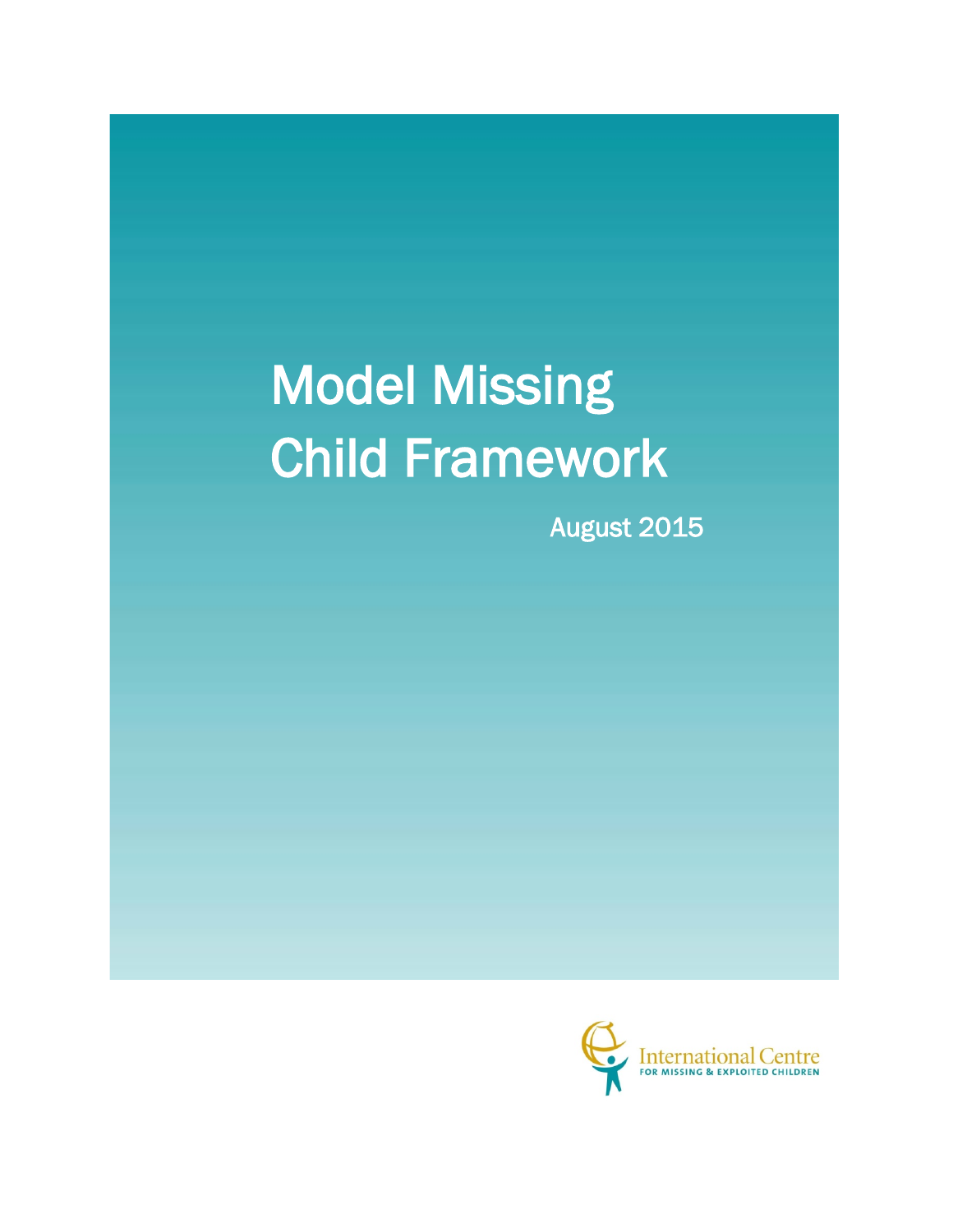# **Model Missing Child Framework**

Children go missing every day around the world. Unfortunately, it is a global issue that lacks a global response. While today there are significantly more mechanisms in place in some countries, globally we still struggle as there is no consensus on how to define a missing child. International legal instruments such as the UN Convention on the Rights of the Child, provide a universal definition of how "child" is defined. But there is no similar global consensus on how to define "missing child," or on how to investigate cases involving missing or abducted children. The concept is largely dependent on the national context and cultural and social influencers.

In an effort to facilitate more efficient investigation, management, and the resolution of missing children cases, a robust, national missing child framework is necessary. Such a framework includes, but is not limited to, the following:

## *1) National legislation with a definition of "missing child."*

 $\overline{a}$ 

Establish clear definitions at the national level<sup>[1](#page-1-0)</sup>to assist with internal processes related to reporting missing children and investigating such cases.

A proposed definition of a "missing child" is any person under the age of 18 whose whereabouts are unknown.

There are many different types of missing children cases and each category requires a different, yet immediate, response. As such, it is critical that countries implement national policies delineating how the different cases will be investigated. Sample categories include, for example:

**Endangered Runaway:** a child who is away from home without the permission of his or her parent(s) or legal guardian(s)

**Family Abduction:** the taking, retention, or concealment of a child or children by a parent, other family member, custodian, or his or her agent, in derogation of the custody rights, including visitation rights, of another parent or family member

**Non-Family Abduction:** the coerced and unauthorized taking of a child by someone other than a family member

<span id="page-1-0"></span><sup>1</sup> If federal/national legal systems do not allow for a federal/national definition, then legislation in **each** state, province, etc. should define "missing child."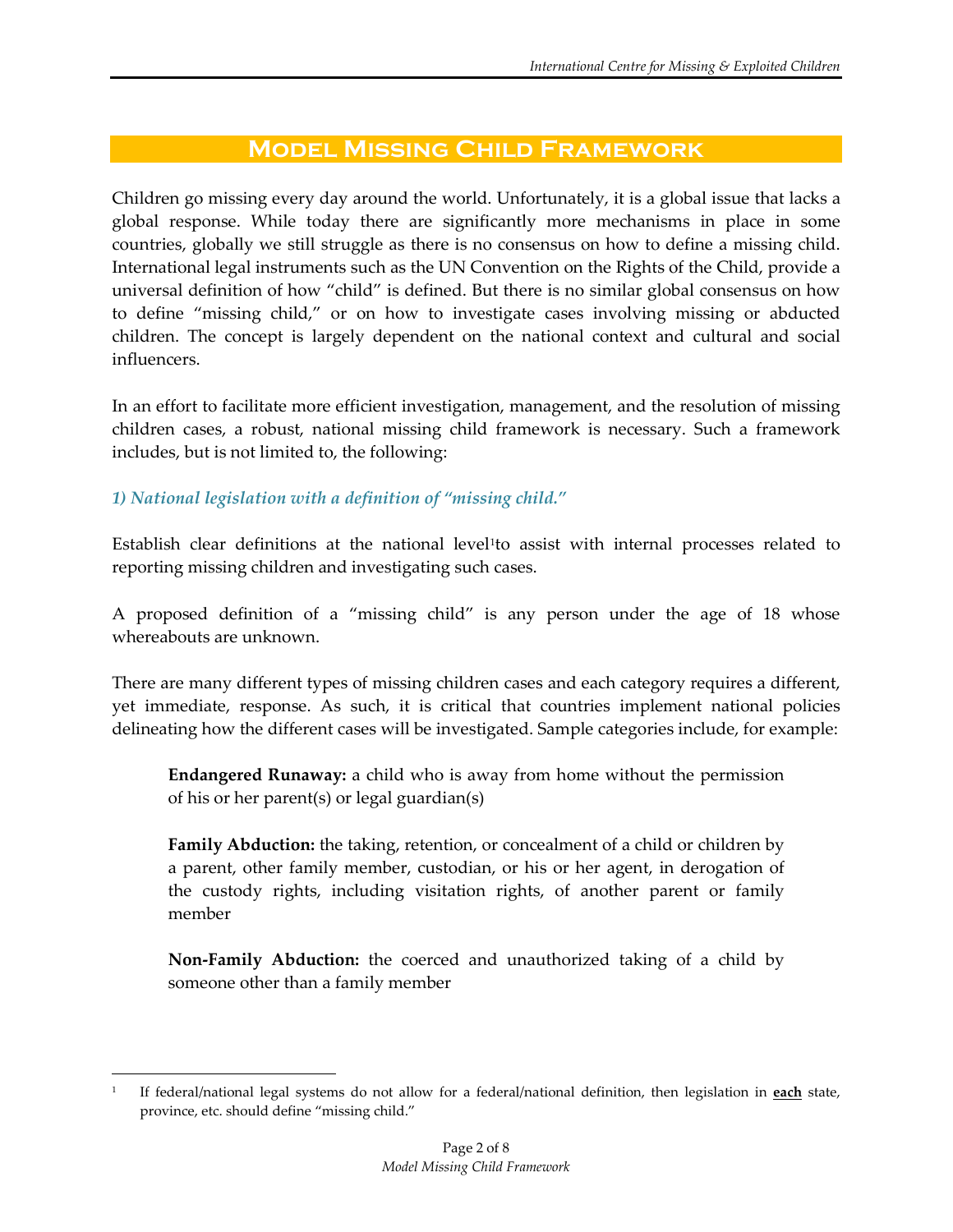**Lost, Injured, or Otherwise Missing:** facts are insufficient to determine the cause of a child's disappearance

**Abandoned or Unaccompanied Minor:** a child, not accompanied by an adult legally responsible for him or her, including those travelling alone without custodial permission, those separated by an emergency, those in a refugee situation, and those who have been abandoned or otherwise left without any adult care.

This list is in no way exhaustive, and should be developed to respond to local needs and context.

# *2) A Reporting Mechanism.*

Countries should have a mechanism in place that allows the public to easily report a child missing and provide leads on a case. The reporting mechanism also should provide educational materials/information to the public on the issue. This can be done through a dedicated toll-free hotline and/or a simple website managed/maintained by law enforcement or by a nongovernmental organization (NGO) working in conjunction with the investigative agency.

The reporting mechanism should be:

- available nationwide 24 hours a day, 7 days a week;
- free of charge;
- accessible to both children and adults; and
- staffed by properly-trained personnel.

There should be no waiting period to intake a report of a missing child; and a standardized intake form should be used to record all reports of missing children. Consideration should be given to implementing policies that protect the identity of anyone calling in to report a child missing, and to maintain the confidentiality of the information that is reported, when appropriate.

Long-term sustainability is paramount to the success of the reporting mechanism and must be considered from inception. Whether a hotline or a website, basing the reporting mechanism on a public-private partnership model has the potential to provide access to current technology and other resources to support the reporting mechanism.

Once the reporting mechanism is up and running, it also can serve as the platform for awareness campaigns that highlight the importance of public support to the success of missing children investigations.

# *3) Immediate investigation of missing children's cases.*

Time is of the essence when a child is reported missing. When a child goes missing, it may be an indication of other underlying issues or problems. Therefore, it is important that responses be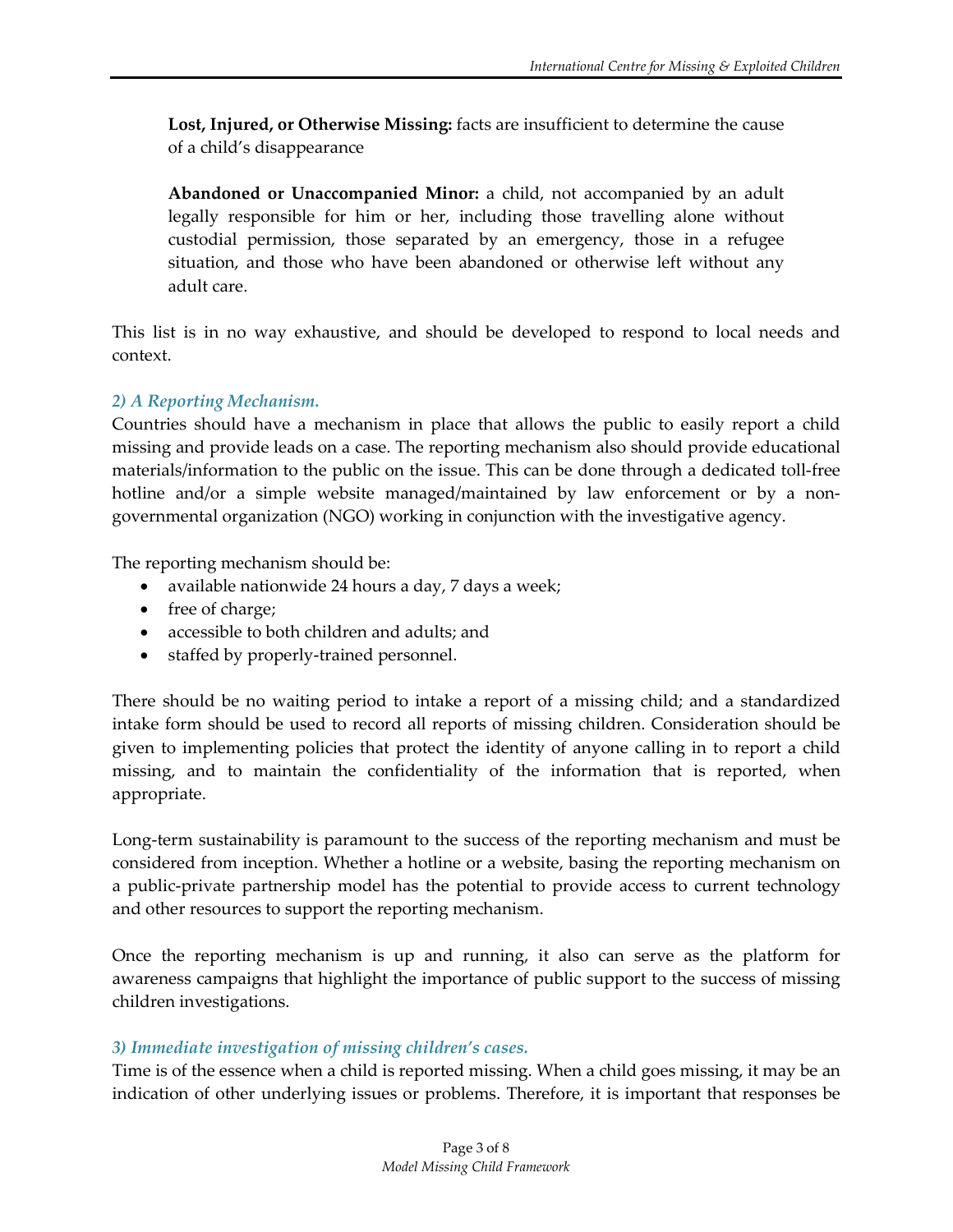well-coordinated and carried out so that each hour is used efficiently. A study conducted in the United States found that in the 735 cases of missing child homicides analyzed, 76.2% of the children who died were murdered within the first three hours of going missing.[2](#page-3-0) In this context, it is crucial that the report of a missing child be taken immediately and that no waiting period exists either in written policy or in practice. The intake of the report should occur immediately and the investigation should begin without delay. This is true even when missing children are believed to be runaways as they too are at high risk for murder, sexual abuse and exploitation, along with a whole host of other crimes.

It is vital that no time is wasted as the risk of harm experienced by the child while missing increases with each passing hour.

#### *4) Regulations regarding cross-border travel with children.*

It is crucial that countries have clear and comprehensive regulations regarding cross-border travel with children. Entry and exit procedures prevent and deter potential abductions and/or trafficking, and can be linked to civil and criminal consequences for those who attempt to circumvent the system. These procedures may include requiring documentary evidence of the relationship between the adult and child, written or notarized permission from the legal guardian authorizing travel, and dual signature and physical presence requirements at the time of application for a minor's passport.

Additionally, the implementation of a database containing relevant entry and exit records (ideally integrated with missing children registries or databases) can be a valuable tool for law enforcement.

#### *5) A comprehensive database of missing and unidentified children.*

Experience shows that registries are extremely helpful in the investigation of missing children cases, particularly in situations where a child travels between states/provinces or across national borders. With the increased mobility and interconnectivity of our world, it is that much more important to be able to track these children. For that reason, it is highly advisable that countries establish a national registry that can be accessed and maintained by a central authority for the sharing of information across jurisdictions, borders and agencies/institutions.

#### *6) A case management system to organize and record case information.*

l

Case management systems are a critical aspect of any agency's work on missing children cases. A good case management system must track key information such as how many cases are being investigated, who is in charge of each investigation, what investigative actions have been taken, and by which agency. Such a system can highlight repeat incidents (when a child goes missing on multiple occasions) and can enable appropriate interventions.

<span id="page-3-0"></span><sup>2</sup> Washington State Attorney General's Office, Case Management for Missing Children Homicide Investigation 2006, at 7, 13, available at [http://www.atg.wa.gov/child-abduction-murder-research.](http://www.atg.wa.gov/child-abduction-murder-research)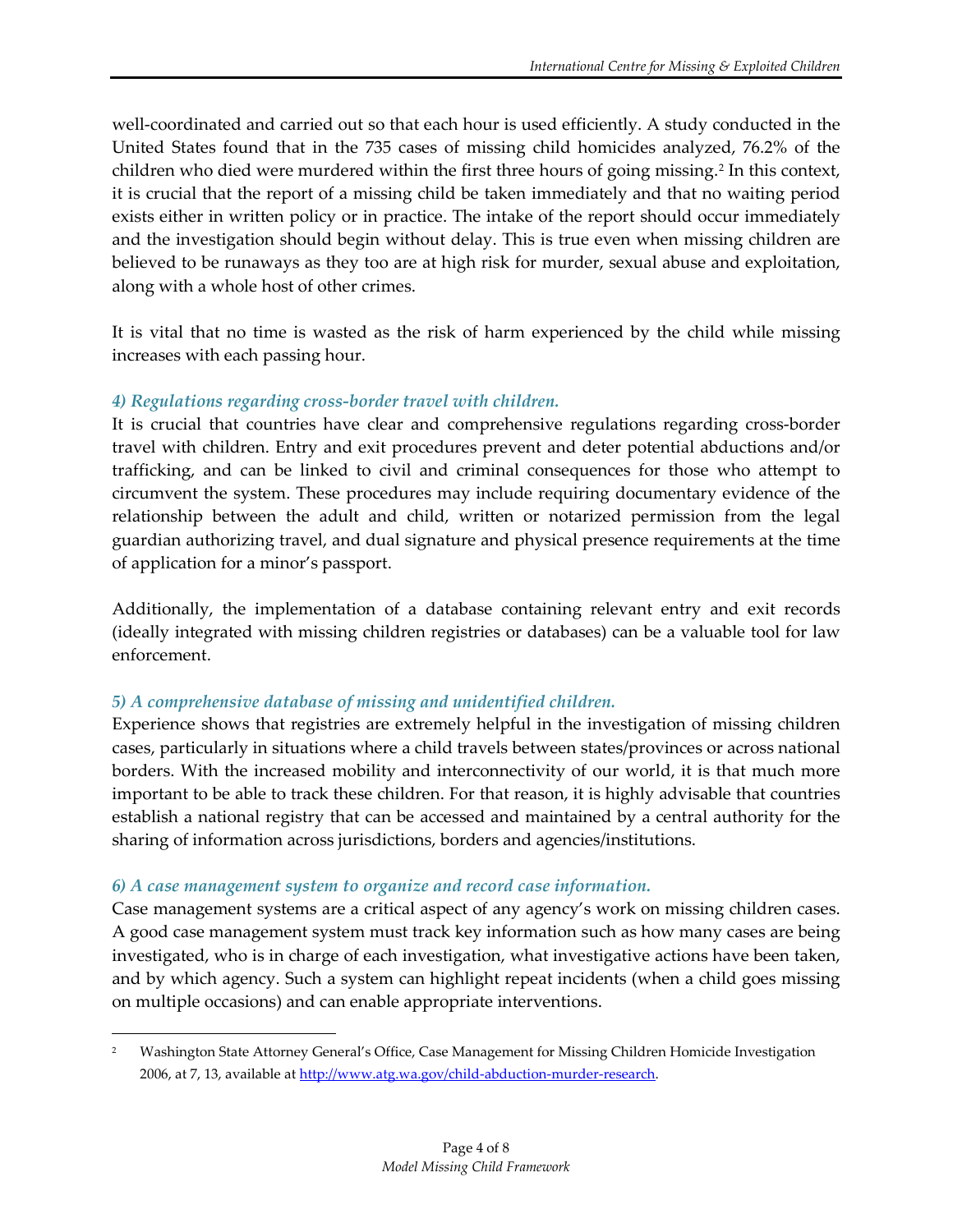It is paramount that countries have an adequate case management system containing as much information about the case as possible to ensure coordination across all fields and minimal confusion and/or duplication of efforts. It is also particularly important that essential information related to the investigation be available to every unit, agency and organization involved to ensure that every person working on the case has access to the same information.

Ideally, this case management system would include:

- Biometric information, including DNA, fingerprints and dental records, of missing children and their families for cross-reference in cases where visual identification of the child may not be possible. DNA testing is very useful in helping to solve long-term missing children cases or "cold cases." These types of cases are often the hardest to solve as new evidence is difficult to find and witness testimony may become less reliable as time passes;
- information on unidentified children in orphanages, shelters, day care centers, morgues and other relevant agencies;
- mandatory review periods during which case information and investigations are updated;
- case categorization based on the definition of "missing child";
- periodic review of long-term missing children cases;
- media activity; and
- details of other partners involved in the case.

It is vital that all staff are trained on how to enter information into and retrieve information from the system.

## *7) Photo distribution system.*

Each agency working on missing children cases should have some means of distributing a missing child's photo and description to the public to involve the community in the search and increase the chances of locating the child. A well-established distribution system will bring widespread coverage to such cases, provide law enforcement with indispensable leads, and keep the missing child's information in the public until he or she is recovered.

A photo distribution system should include disseminating photos and vital information through:

- websites, social media and apps;
- screensavers, RSS feeds and Java banners;
- registered distribution lists via email and fax; and
- corporate partners displaying the information on TV screens, bulletin boards, other information screens, service vehicles, etc.

It is important for agencies to acquire consent from the guardian of the missing child, or the investigative agency, and to take the child's privacy into consideration before distributing any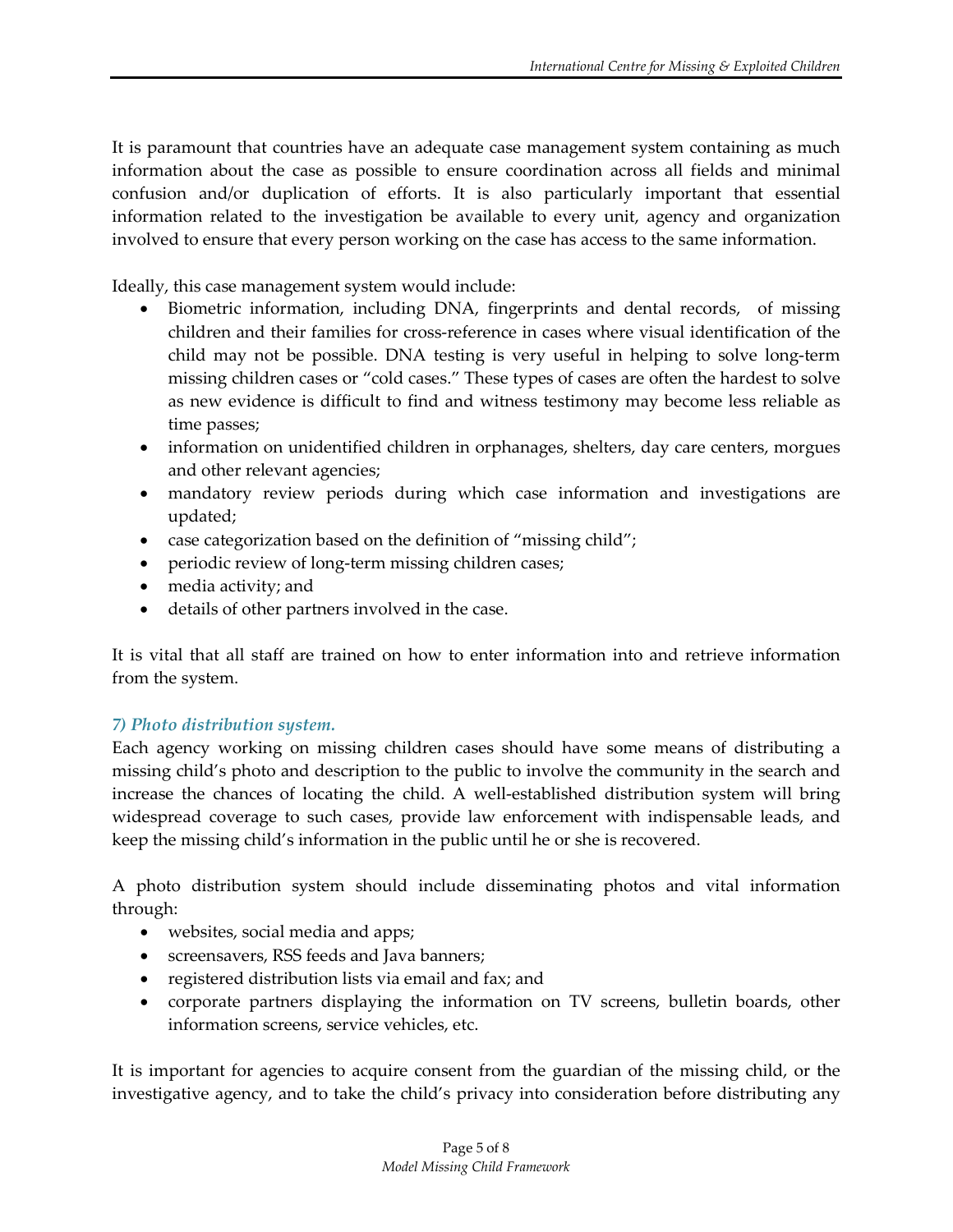information to the public. With new technology being developed every day, it is key for agencies to have procedures in place to remove any reference to a child once he or she has been recovered.

As part of the investigative strategy, whether or not to use media to generate publicity for a case should be considered; it is important to determine whether or not publicity would be in the best interests of the investigation. Consideration also should be given to which types of media (i.e., print media, digital/online media, social media) to use and to what extent.

## *8) Responses and investigative procedures.*

Any agency – law enforcement or NGO – that accepts reports of missing children should have policies or standard operating procedures in place outlining their response and investigative procedures. These include, but are not limited to:

- intaking a report of a missing child, including what immediate actions the individual recording the report should take;
- interviewing suspects, family members, friends, and witnesses;
- developing the investigative strategy;
- identifying the resources needed and determining available resources to search for the missing child;
- collecting and managing forensic evidence;
- devising special procedures for children missing abroad;
- determining how and when to activate response protocols; and
- managing media involvement.

Essential personnel should be trained regularly on these responses and procedures.

When developing policies and procedures for the reporting and investigation of a missing child, it is crucial that each response be governed by the assumption that the child is in danger until the contrary is confirmed. Law enforcement should not dismiss any reports of a missing child and should always launch an investigation immediately, no matter the age, race, gender, or circumstances of the disappearance. Consequently, it is vital that all police officers, detectives and investigators be trained on how to handle a report of a missing child (i.e., what to look for and what questions to ask of suspect, family, neighbors and friends), or that specialized investigative units be readily available.

# *9) Formal agreements between agencies involved in missing children investigations and child protection overall.*

These agreements should include the articulation of each organization's roles and responsibilities, as well as the jurisdiction and duties of each agency or organization to eliminate duplication of efforts and to ensure a comprehensive response.

These agreements also should include government agencies and NGOs that are working with children and/or advocating for children's rights.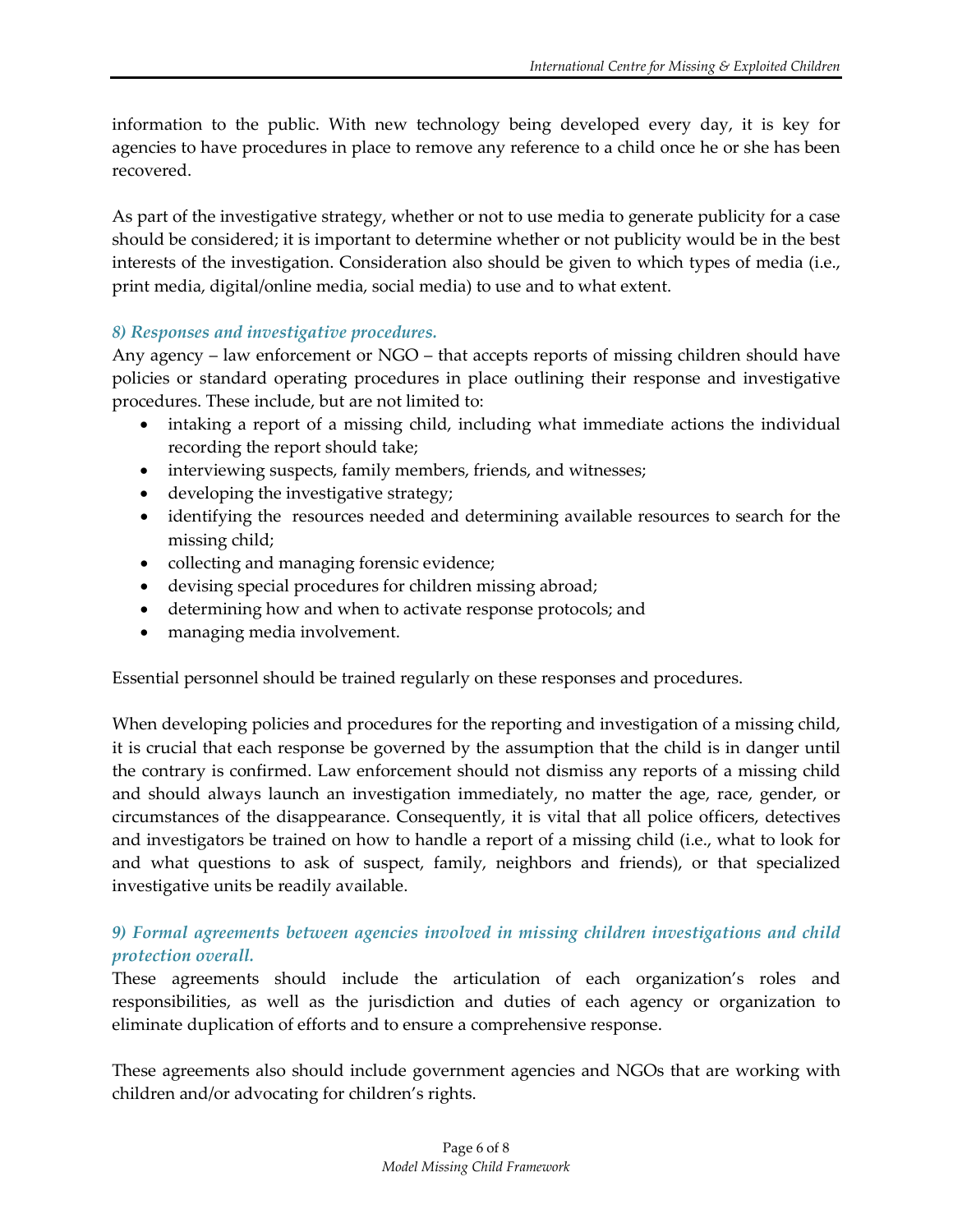# *10) Community engagement programs to educate the public on a variety of missing children issues.*

Parents/guardians should be encouraged to report a missing child as quickly as possible and not assume the child will come home on his or her own, even if he or she has done so in the past.

Parents/guardians should be advised to maintain up-to-date information of their children, including photographs, contact information for medical and dental practitioners who hold their children's records, and government-issued documents, which can be provided to the investigative agency in the first few hours after the child goes missing.

Parents/guardians also should be informed of law enforcement responsibilities. Law enforcement engagement with the community is key to the success of community programs and often crucial to locating a missing child quickly. In many countries law enforcement officers give prevention presentations to local school children and may distribute Child Identity Kits, which include a recent photo, key data about the child, fingerprints, and possibly a biological sample of a child for DNA profiling if needed later.

When fully implemented, engaging the community in the official response may allow law enforcement to react more effectively, thereby enhancing the likelihood of a swift and successful recovery. In developing such policies, it is important to consider what role the private sector can play, as well as what capabilities the NGO community has, and in what ways NGOs can collaborate with law enforcement (such as receiving leads from the public, distributing photographs of missing children, or educating the public on the issue).

# *11) Rapid Emergency Child Alert System.*

Once the basic components for responding to a missing child case are in place, consideration should be given to the implementation of a Rapid Emergency Child Alert System.

For example, the AMBER Alert Program in the United States is a voluntary partnership between law enforcement, broadcasters, transportation agencies, and others working together to activate urgent bulletins in the **most serious** missing children cases (AMBER Alerts are issued in only 1% of all such cases in the United States). The goal is to instantly galvanize an entire community to assist in the search for and safe recovery of the missing child by providing detailed information on the missing child, the suspected abductor, the suspected abductor's vehicle, etc.

Rapid Emergency Child Alert Systems should be subject to strict criteria, such as:

- Cases in which law enforcement has reason to believe the missing child younger than 18;
- The missing child has been abducted or is in imminent danger of serious bodily injury or death; and